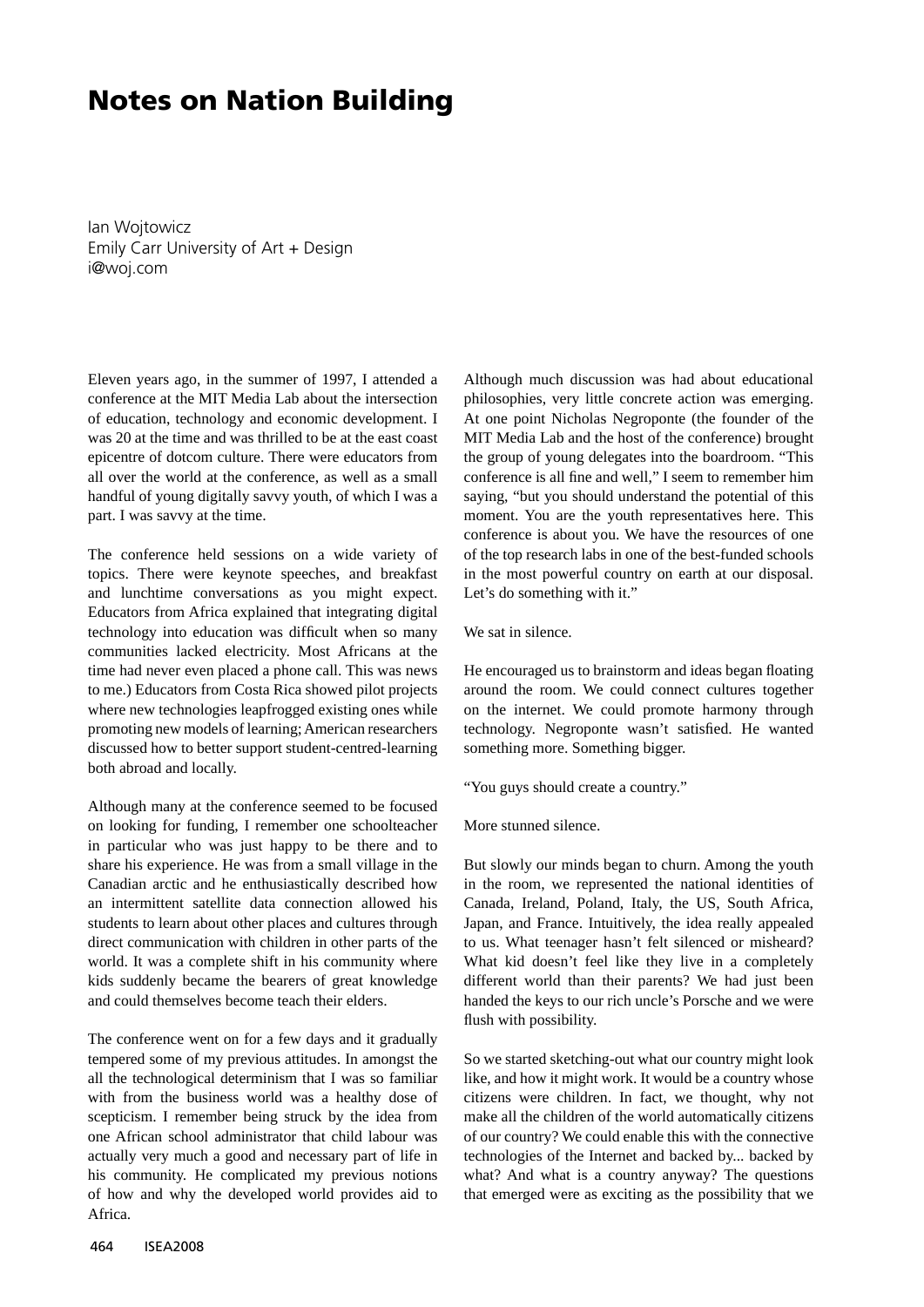might be able to define some answers and actually make this happen.

More questions began to emerge. What would the boundaries of this country be? Who is a child anyway? Is there a universal definition? Should each local culture set a definition? How could you identify someone's age and their identity online? What about places without access to computers and Internet? What about privacy and individual freedoms? Do children even want political power anyway? If so, would the country have a flag? A currency? What would we call it?

We were buzzing with enthusiasm and spent the next year developing the country, which we called *Nation.1* (although an alternative suggestion, *Nation1.0*, may have been wiser). We gave speeches at the Massachusetts State house and in a broadcast to the United Nations. We announced the country in Wired magazine. I learned how to administer a UNIX server that would become the only physical territory of the young country and the epicentre of our online conversations.

However, our young committee gradually lost steam as we stumbled through our massive task. We eventually handed the project over to a new group of young digital entrepreneurs who morphed Nation.1 into a more active and realistic project. Nation.1 made significant contributions to other youth empowerment movements already in play at that time and eventually merged with a larger, financially established project called Taking IT Global.

Although I stepped aside from our nation building effort to let a younger (and thus more native) group take control, the project uncovered a whole world of ideas the remain fascinating to this day. What are countries? What does sovereignty mean? What is an economy? What is money? How do people identify with their own nationality and the nationality of others? What gives each country its legitimacy? When did nationalism begin? What is it for? How is it misused? Do countries still matter?

Many of the unimplemented ideas for Nation.1 remain objects worth revisiting, such as its voting system. All countries need to make decisions, so Nation.1's system was to be not only be a democracy, but the most democratic democracy ever. A super-democracy. We, the young mailing list members of Nation.1, would act as the interim governing body until a formal system was in place. We considered that Nation.1 might not even have formal politicians, just software governing the production of laws. All citizens might have access to create questions and vote on their answers. The priority of questions themselves could be voted on. We considered the use of proxy voters to take the role that politicians have in most societies today. Citizens would loan their voting rights to proxy voters for the sake of efficiency. There would be no four-year election cycle. Elections would happen continuously as often as there were questions that needed voting on, and as often as any citizen cared to participate.

John Perry Barlow, the co-founder of the Electronic Frontier Foundation, piped up at this point and spoke about President Franklin D. Roosevelt's inaugural use of opinion polling in governance, and the pitfalls of that approach. Barlow put in his support for a consensusbased approach to decision-making. I just couldn't grasp what he was saying at the time.

Our ideas for the technology of Nation.1 revolved around the use of mailing lists, discussion boards and translation systems. Alan Kay suggested using a wiki to enable collaborative authoring of Nation.1, which I can see now fits perfectly with Barlow's emphasis on consensus over majority rule. This was three years before the start of Wikipedia. I ignored Alan and am I ever humbled by that mistake. When the inventor of Object-Oriented Programming and the Graphical User Interface gives you technology advice, don't question him: just listen.

Besides the architectural components of Nation.1, I wonder about the general notion of youth involvement in politics. I remember being so fervent in my own